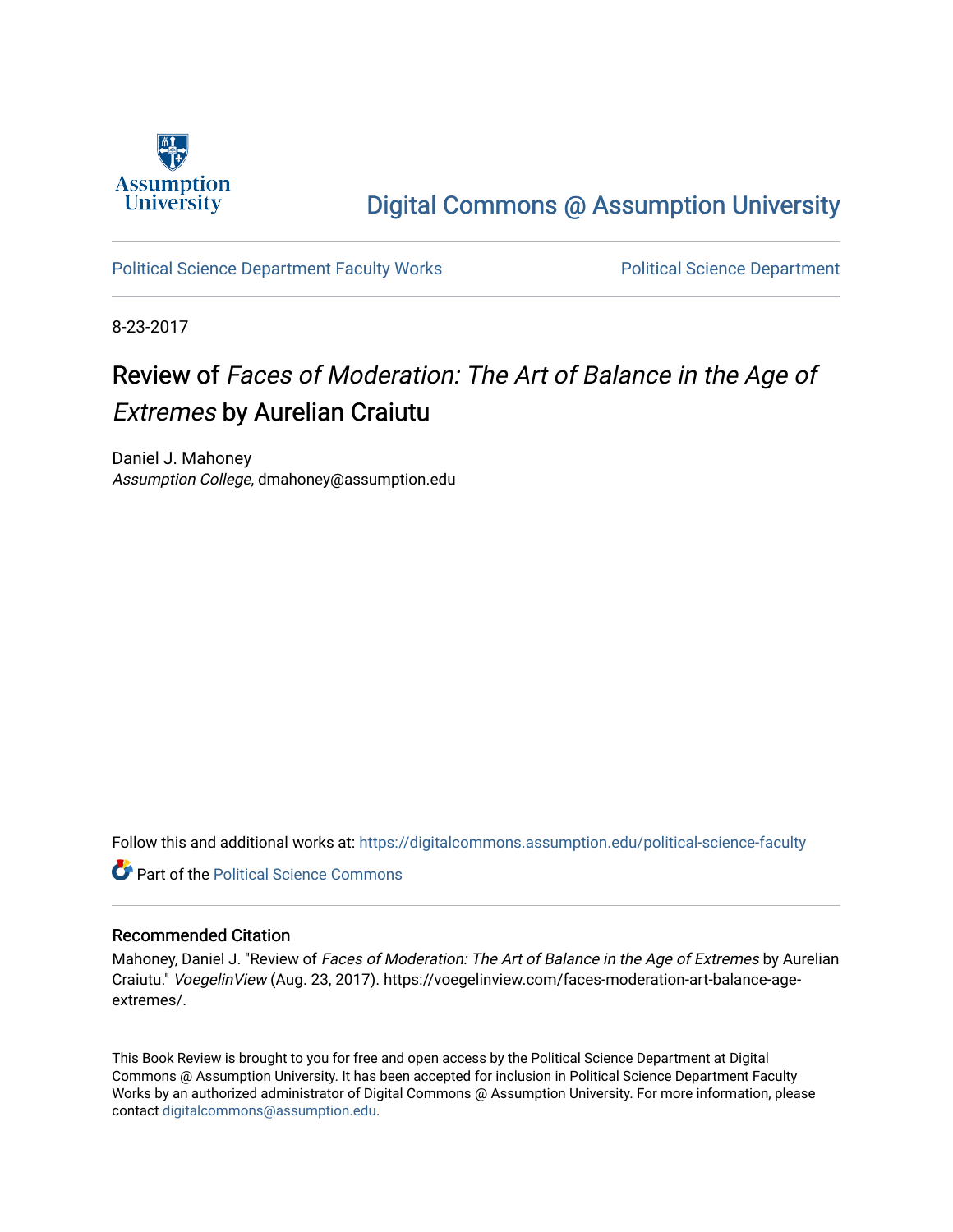## Faces of Moderation: The Art of Balance in the Age of Extremes

**voegelinview.com**[/faces-moderation-art-balance-age-extremes/](https://voegelinview.com/faces-moderation-art-balance-age-extremes/)

Daniel J. Mahoney **August 23, 2017 August 23, 2017** 

*Faces of [Moderation:](https://www.amazon.com/Faces-Moderation-Balance-Extremes-Foundation/dp/0812248767) The Art of Balance in the Age of Extremes*. Aurelian Craiutu. University of Pennsylvania, Philadelphia, 2017.

# voegelinview

Aurelian Craiutu is a political theorist and historian of ideas who has made the study of moderation the guiding thread of his intellectual project. Born in totalitarian Romania, he experienced firsthand both the evils of Manicheanism and ideological thinking and, consequently, the need for balance and sobriety in political life and reflection. He is an outstanding specialist of nineteenth century French political thought. In a series of excellent books, Craiutu has drawn on the wisdom of a diverse group of French thinkers from Montesquieu and Guizot to Tocqueville and Remusat who attempted to defend the most sober versions of modern liberty. In 2006, he published a book in Romanian entitled *In Praise of Moderation* which broadened his project to defend and articulate a tradition of moderation beginning with that great avatar of political responsibility, Aristotle. His 2012 book, *A Virtue for Courageous Minds: Moderation in French Political Thought, 1748-1830*, ended with a chapterlength "Decalogue of Moderation" that explored what Craiutu calls the "complexity, difficulty, and richness of this virtue." *Faces of Moderation: The Art of Balance in the Age of Extremes* picks up that exploration with clarity, grace, and impressive learning. In its pages, Craiutu examines five twentieth century figures, a Frenchman, two Englishman, an Italian and a Pole with ancillary treatments of other partisans of moderation. All were unequivocal opponents of "extremism and fanaticism in all its forms" and each pleaded for moderation, civility, and dialogue. Craiutu's portraits are deftly drawn and that is, perhaps, the greatest virtue of his book. But the significant differences among these figures remain insufficiently explored.

In a beautiful passage near the beginning of the book, Craiutu eloquently captures the transvaluation of values in the age of ideology with the help of the great Albert Camus. In the twentieth century, those infected with ideological fanaticism saw moderation as "a cloak for pusillanimity" and drew dark political conclusions. Craiutu cites Camus's *The Rebel* to highlight "the dark side of the past century," when one witnessed "slave camps under the flag of freedom, massacres justified by philanthropy or the taste for the superhuman." Against this assault on moderation, moral clarity, and good sense, Craiutu appeals to a tough-mined liberalism, open to conservative insights. With the Italian liberal socialist Norberto Bobbio, one of his exemplary moderates, Craiutu argues that the moral progress of human beings rarely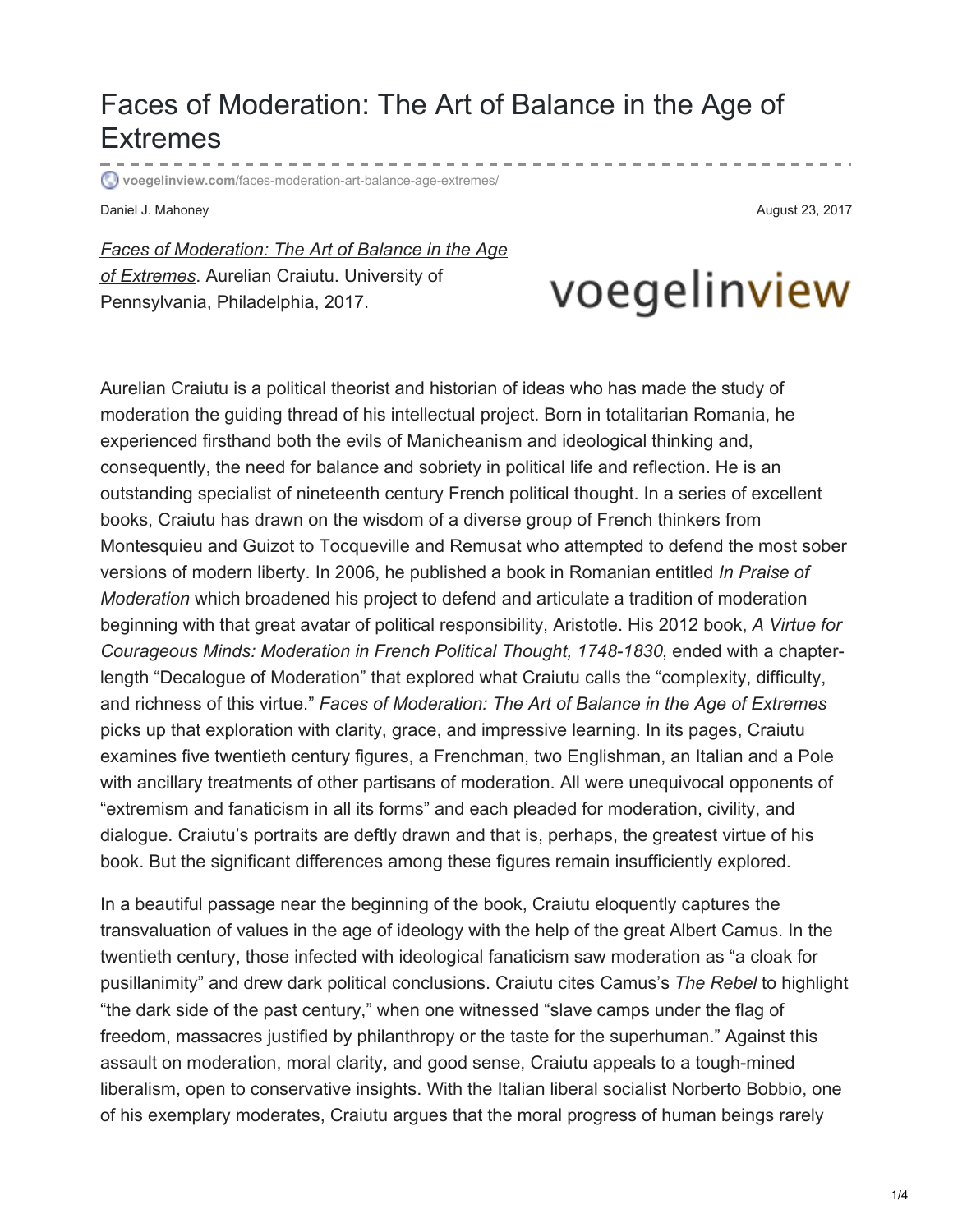keeps up with the march of economic, political, and technological power. This is, of course, a fundamentally classical or conservative insight. It is always a mistake to conflate technological progress with some permanent transformation and improvement of the human soul.

Craiutu's best drawn portrait is of the French conservative liberal Raymond Aron, who never ceased to defend Western civilization on both liberal and conservative grounds. In his June 1939 speech to the Societé française de philosophie in Paris, Aron drew a penetrating contrast between democratic and totalitarian states. He opposed pacifism, emphasized the need to recover the full range of civic and martial virtues, and pleaded with his compatriots to "conserve" the best of the Western and democratic traditions. In May 1968, Aron, a forceful advocate of the reform of an increasingly sclerotic French university, opposed the antinomian Left as it assaulted the liberal university and de Gaulle's Fifth French Republic, a regime he believed worthy of defense. At the end of his life, he spoke about the "moral crisis" of the Western democracies where civic virtues were thoughtlessly abandoned in the name of generalized hedonism and radical individualism. Aron defended authority but never authoritarianism. And, of course, Aron, who read Marx carefully and not without some sympathy, was the scourge of the "Marxist vulgate" and the "opium of the intellectuals." His moderation had a conservative cast (although Craiutu at times tries too hard to save him from conservatism). Aron also worried that freedom, a noble ideal, had degenerated into a groundless decisionism that was coextensive with nihilism. By the end of his life, Aron was just as much an opponent of postmodern relativism as he had been of totalitarian fanaticism and extremism. Contra Weber, whom he did so much to introduce into France, Aron did not believe in "axiological neutrality" or the inability of reason to adjudicate between moderation and fanaticism, civilization and barbarism. In Leo Strauss's words, Aron aimed to reconnect wisdom and moderation and to bring a fighting spirit to a liberalism that could defend itself with courage and honor against totalitarianism and nihilism. Aron represents that spirited and conservative-minded liberalism heralded by the Romanian Nicolae Steinhardt who in 1937 insisted that liberals needed "strong convictions" and even a willingness to use violence against those determined to destroy civilization. There is nothing tepid, fearful, or relativistic about such tough-minded liberalism. It leans toward conservatism (without simply being conservative) since it aims to conserve the patrimony of civilization.

Craiutu's portraits of Isaiah Berlin and Michael Oakeshott are intelligent and altogether respectful. It is hard not to admire Berlin's critique of historical determinism or his great portraits of Churchill in 1940 or of the Russian writers Anna Akhmatova or Boris Pasternak under the Stalinist juggernaut. These are masterpieces in their own right. But Craiutu simply accepts Berlin's unexamined claim that he is a "pluralist" and not a "relativist." No doubt, Berlin saw the ugly consequences of a thoroughgoing relativism and wished to avoid it. But he had an excessively weak conception of reason since it seemed altogether powerless to say much of anything about the choice-worthy character of various human ends and purposes. He went much further in a relativistic direction than Aron (especially the later Aron) and was more or less insensitive to the "moral crisis" unfolding all around him.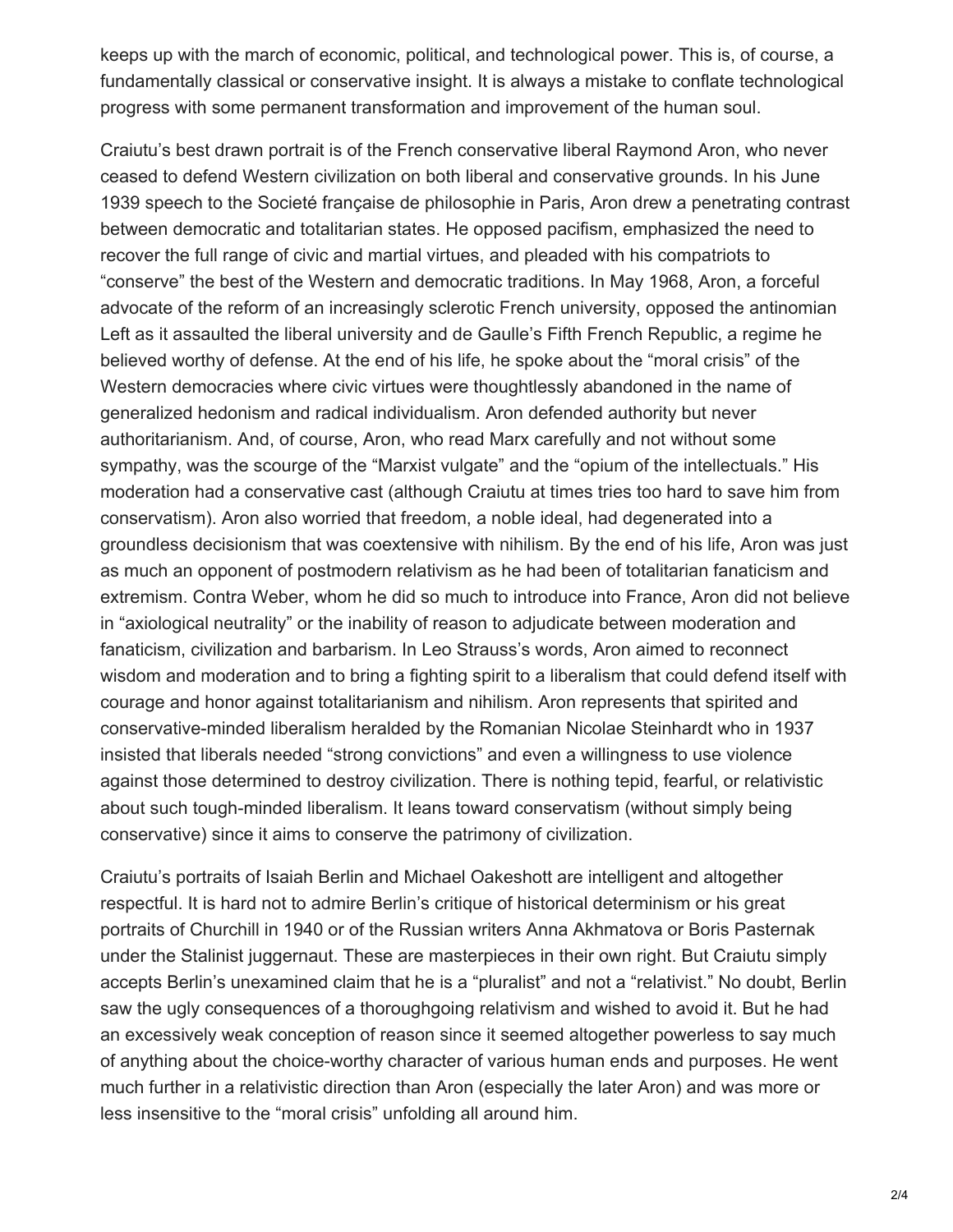Likewise, Craiutu expertly traces Oakeshott's critique of a tyrannically instrumental rationality ("rationalism") and his elegant defense of a civil association that allows law-abiding men and women to pursue myriad human projects. Oakeshott's was an enduring contribution and he wrote as only a civilized man could write. But Oakeshott's abrupt dismissal of any connection between conservatism and religion seems to be rooted in a radical conventionalism that opts for tradition rather than antinomianism through an act of will. Oakeshott is a traditionalist, if he is a traditionalist, because we have nothing but tradition to rely upon. Convention goes all the way down. Craiutu acknowledges that Oakeshott "was aware of the relativity of his own views." Craiutu speculates that today he would be comfortable with anti-foundationalism since no true foundations can be found for our beliefs in "philosophy, art, religion, or politics." Here, Oakeshott sounds like a more conservative-minded Richard Rorty.

I'm afraid that Craiutu is so worried about the dangers of monism and "black-and-whitecontrasts" that he forgets that the assault on the very distinction between truth and falsehood, good and evil, is at the heart of twentieth-century totalitarianism. Havel and Solzhenitsyn gave it a name: the ideological Lie. Craiutu greatly admires the Polish philosopher Leszek Kolakowski, the greatest liberal critic of Marxism in the twentieth century, but is perplexed that he ended close to Pope John Paul II near the end of his life. But perhaps liberalism needs the "conservative foundations," rooted in reason and revelation, that it is not very good at renewing or sustaining. One needs to be skeptical about ideological abstractions but not about the fundamental and primordial distinctions between truth and falsehood and good and evil. Such skepticism leads to the abyss and only validates the immoderation of ideologues and fanatics. Skepticism can turn on moderation and can become an instrument of a nihilism that erodes meaningful moral and political distinctions. This, too, is a lesson of the twentieth century—and the twenty-first.

My impression is that Bobbio's liberal socialism was never a viable political option. Early on, he expected too much from dialogue with Communists who refused dialogue in principle. Yet, his defense of *mitezza* (meekness) is the other side of the coin from Aron's and Steinhardt's admirable and spirited defense of liberal and Western civilization. Modesty has its place and should not automatically be confused with relativism or excessive self-doubt. One cannot help but be impressed by Bobbio's decency and his repudiation of all the fanaticisms that did so much to fray the civic bonds in western societies. A self-declared "liberal socialist," Bobbio also knew that the humane left must defend modern liberty against "overzealous progressives, from the liberty of subsequent generations." There is great insight in that formulation, a reminder that liberty too can become immoderate and unduly "progressive."

I am most ambivalent about Craiutu's last exemplar of moderation, the Polish dissident and journalist Adam Michnik. He courageously fought the Communist dictatorship in Poland and promoted much-needed dialogue between left-leaning intellectuals and the Church. But he had little sympathy for the deepest concerns of traditional Poland and opposed lustration, or any serious effort to hold Communists to account for their tyranny and to weed them out of government. In the 1990s, he became General Jaruzelski's friend, all in the name of misplaced moderation. Today, Catholic Poland has returned to her old religious and national traditions,